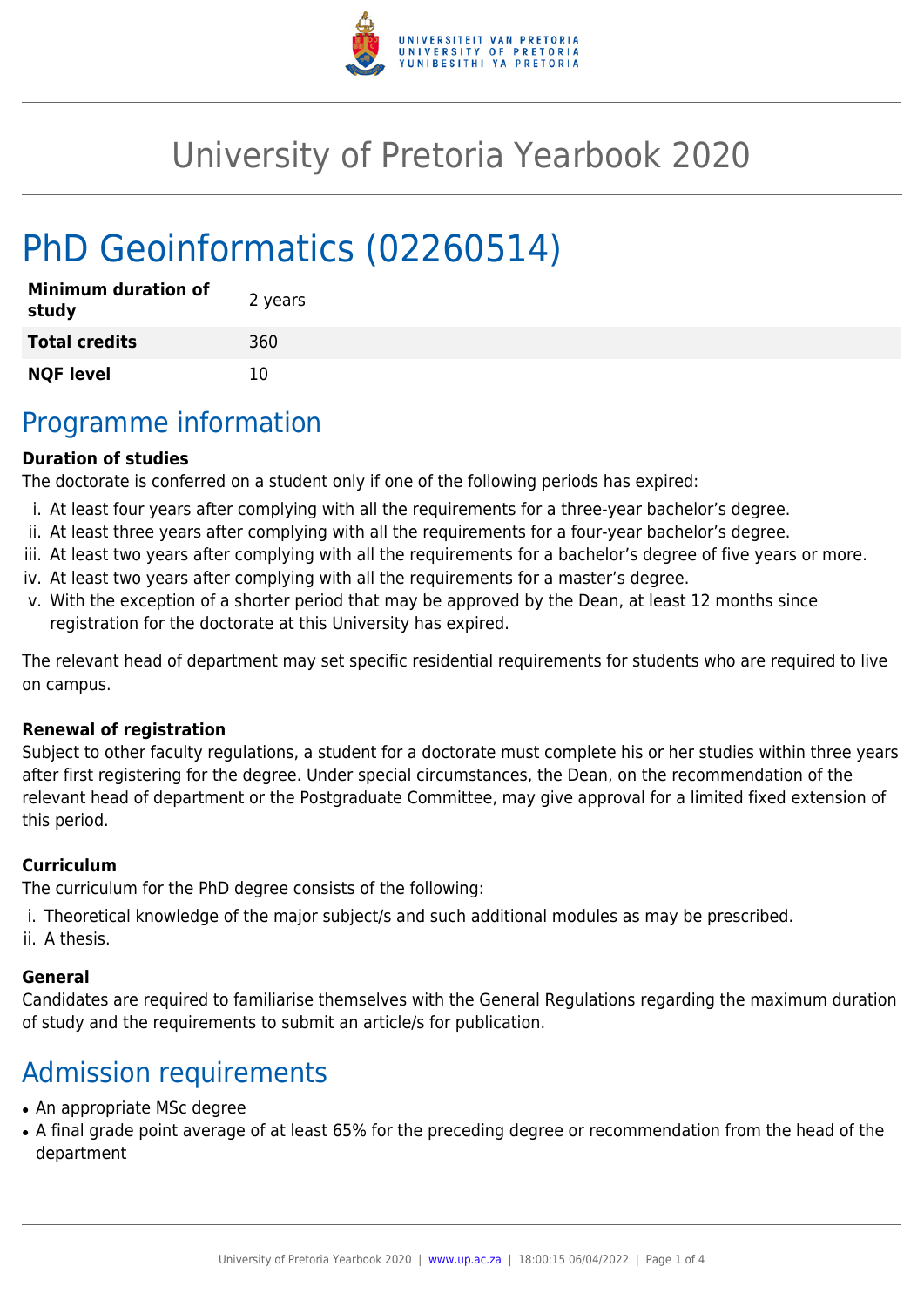

## Examinations and pass requirements

- i. Consult the General Regulations that apply to the calculation of marks.
- ii. In order to obtain the PhD degree the candidate must:
- pass the examinations and the prescribed modules, as determined in the study programme;
- pass the thesis; and
- pass the final examination on the thesis and general subject knowledge.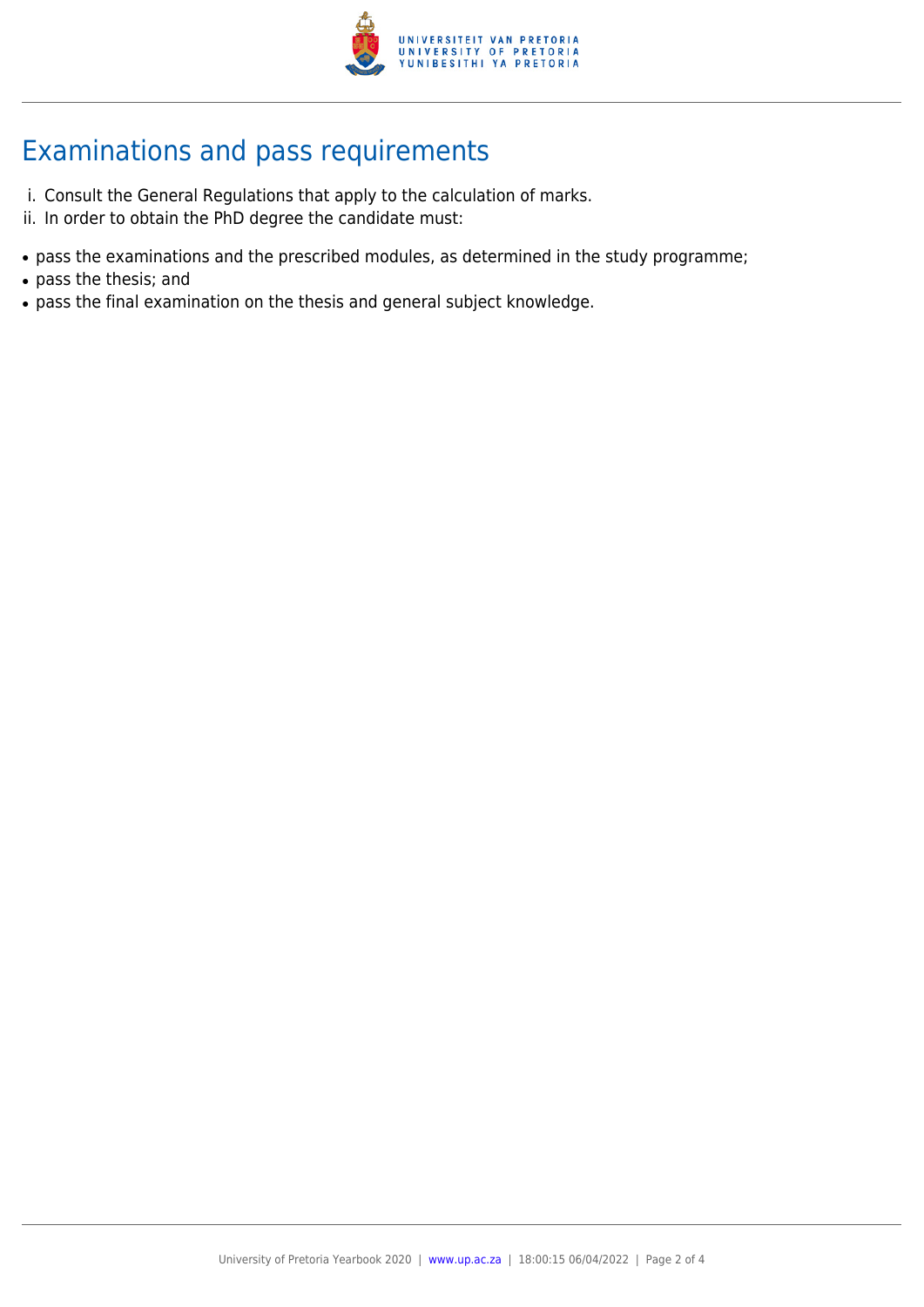

## Curriculum: Year 1

**Minimum credits: 360**

### **Core modules**

### **Thesis: Geoinformatics 990 (GIS 990)**

| <b>Module credits</b>         | 360.00                                   |
|-------------------------------|------------------------------------------|
| <b>Prerequisites</b>          | No prerequisites.                        |
| <b>Language of tuition</b>    | Module is presented in English           |
| <b>Department</b>             | Geography Geoinformatics and Meteorology |
| <b>Period of presentation</b> | Year                                     |